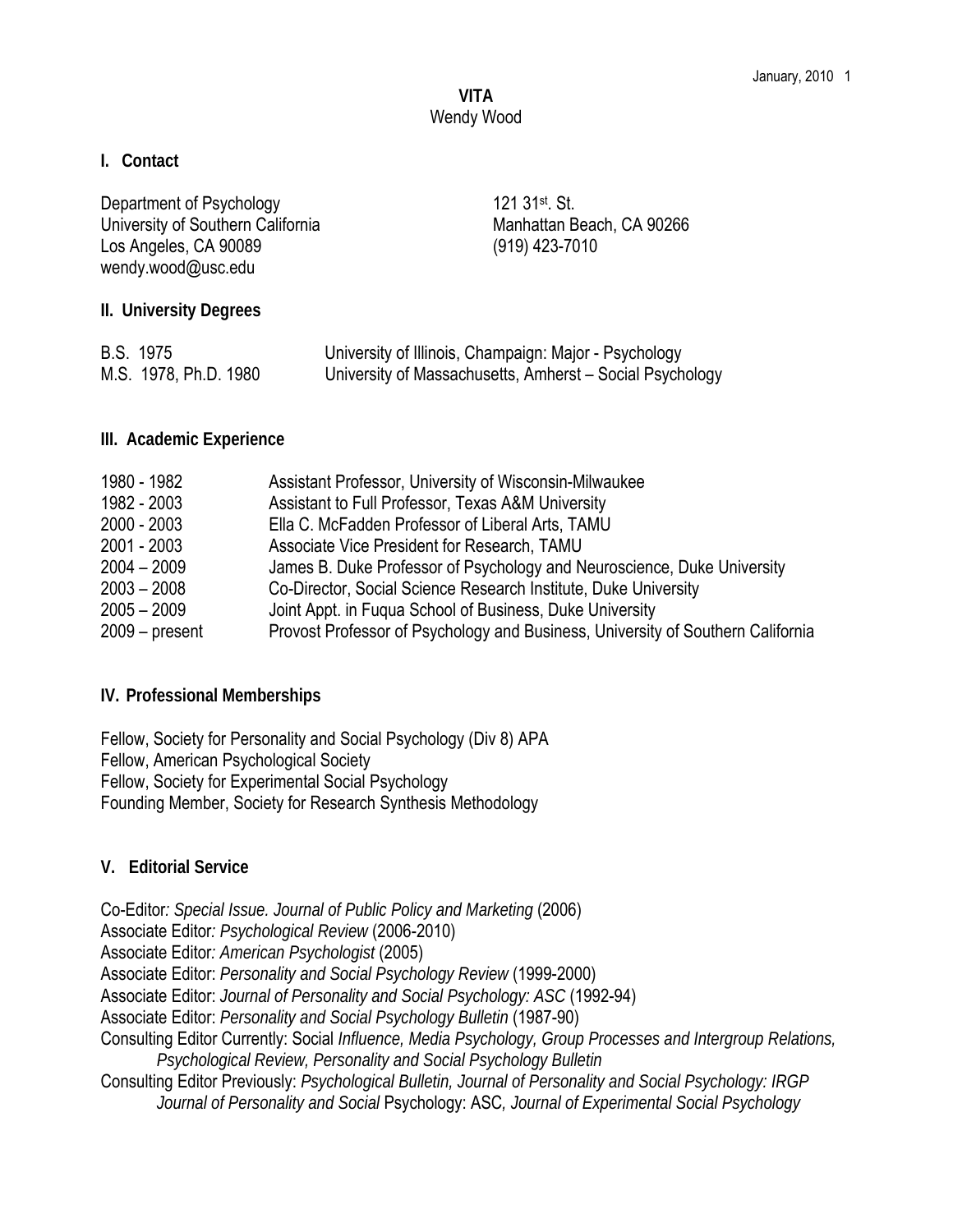| <b>Other Service (Recent)</b>                                                  |
|--------------------------------------------------------------------------------|
| Society for Experimental Social Psychology Membership Committee                |
| Director, TAMU Women's Faculty Network Mentoring Program                       |
| Member, College of Liberal Arts Tenure and Promotion Committee, TAMU           |
| Member, Risk Prevention and Health Behavior review panel, NIMH                 |
| Chair, College of Liberal Arts Research Review Committee, TAMU                 |
| Executive Committee Member, Society for Experimental Social Psychology         |
| Program Chair, Annual Meeting of Society for Experimental Social Psychology    |
| Director, Interdisciplinary Initiative in Social Psychology, Duke University   |
| Member, Theoretical Innovation Prize Selection Committee, SPSP                 |
| Member, Duke University Planning and Steering Committee                        |
| Member, Duke University Academic Leadership Council                            |
| Member, SPSP Publications Committee                                            |
| Member, Distinguished Scientific Review Panel, NIH Stimulus Funding Initiative |
| <b>Chair, SPSP Publications Committee</b>                                      |
|                                                                                |

**VI. Professional Papers**

**A. Articles and Book Chapters**

- Eagly, A. H., Wood, W., & Chaiken, S. (1978). Causal inferences about communicators and their effect on opinion change. *Journal of Personality and Social Psychology, 36*, 424-435.
- Wood, W., & Eagly, A. H. (1981). Stages in the analysis of persuasive messages: The role of causal inferences and message comprehension. *Journal of Personality and Social Psychology, 40*, 246-259.
- Eagly, A. H., Wood, W., & Fishbaugh, L. (1981). Sex differences in conformity: Surveillance by the group as a determinant of male nonconformity. *Journal of Personality and Social Psychology, 40*, 384-394.
- Eagly, A. H., Chaiken, S., & Wood, W. (1981). An attribution analysis of persuasion. In J. H. Harvey, W. Ickes, & R. F. Kidd (Eds.), *New directions in attribution research*. Hillsdale, N.J.: Erlbaum.
- Wood, W. (1982). The retrieval of attitude-relevant information from memory: Effects on susceptibility to persuasion and on intrinsic motivation. *Journal of Personality and Social Psychology, 42*, 798-810.
- Eagly, A. H., & Wood,W. (1982). Inferred sex differences in status as a determinant of gender stereotypes about social influence. *Journal of Personality and Social Psychology, 43,* 915-928.
- Wood, W., Polek, D., Aiken, C. (1985). Sex differences in group task performance. *Journal of Personality and Social Psychology, 48*, 63-71.
- Wood, W., Kallgren, C., & Preisler, R. M. (1985). Access to attitude-relevant information in memory as a determinant of persuasion: The role of message attributes. *Journal of Experimental Social Psychology, 21*, 73-85.
- Eagly, A. H., & Wood, W. (1985). Gender and influenceability: Stereotype vs. behavior. In V. E. O'Leary, R. K. Unger, & B. S. Wallston (Eds.), *Women, gender, & social psychology*. Hillsdale, NJ: Erlbaum.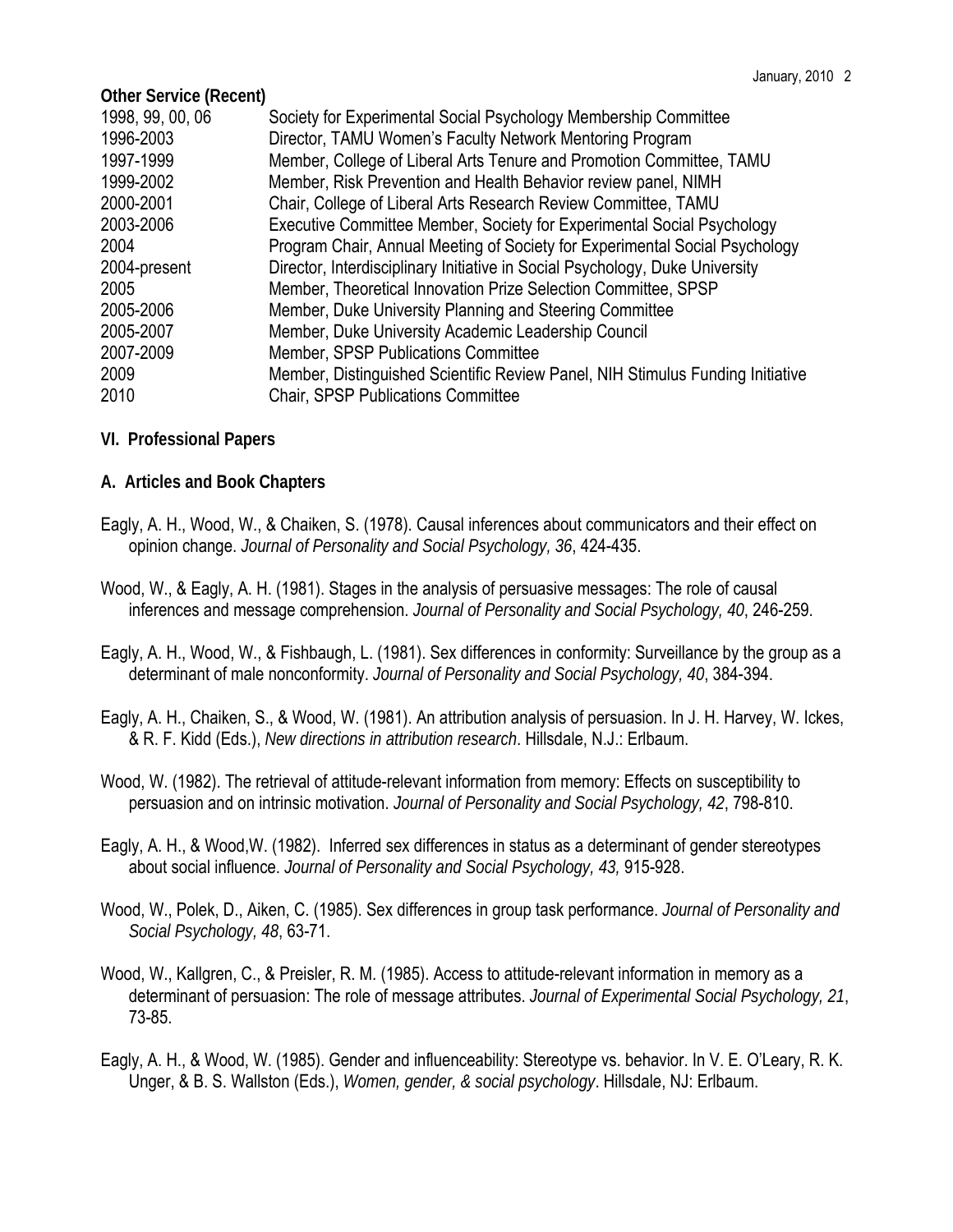- Wood, W., & Karten, S. (1986). Sex differences in interaction style as a product of perceived sex differences in competence. *Journal of Personality and Social Psychology, 50*, 341-347.
- Wood, W., Jones, M., & Benjamin, L. T., Jr. (1986). Surveying psychology's public image. *American Psychologist, 41*, 947-953.
- Kallgren, C. A., III, & Wood, W. (1986). Access to attitude-relevant information in memory as a determinant of attitude-behavior consistency. *Journal of Experimental Social Psychology, 22*, 328-338.
- Wood, W., & Worchel, S. (1987). On the influence of minorities. *Contemporary Psychology, 32*, 240-241.
- Wood, W. (1987). A meta-analytic review of sex differences in group performance. *Psychological Bulletin, 102*, 53-71.
- Wood, W., & Kallgren, C. A. III. (1988). Communicator attributes and persuasion: A function of access to attitude-relevant information. *Personality and Social Psychology Bulletin, 14*, 172-182.
- Wood, W. (1988). Influence and persuasion. In A. Campbell (Ed.), *Male and female*. Oxford, England: Andromeda.
- Wood, W., Rhodes, N., & Whelan, M. (1989). Sex differences in positive well-being: A consideration of emotional style and marital status. *Psychological Bulletin, 106*, 249-264.
- Wood, W. (1990). Generalizing sociology. *Contemporary Psychology, 34*, 383-385.
- Wood, W. (1990). Perspectives on research classics: Knowledge about retrieval. *Contemporary Social Psychology, 14,* 183-185.
- Eagly, A. H., & Wood, W. (1991). Explaining sex differences in social behavior: A meta-analytic perspective. *Personality and Social Psychology Bulletin, 17*, 306-315.
- Wood, W., Wong, F., & Chachere, J. G. (1991). Effects of media violence on viewers' aggression in unconstrained social interaction. *Psychological Bulletin, 109*, 371-383.
- Wood, W., & Rhodes, N. D. (1992). Sex differences in interaction style in task groups. In C. Ridgeway (Ed.), *Gender, interaction, and inequality* (pp. 97-121). New York: Springer-Verlag.
- Simpson, J., & Wood, W. (1992). Where is the group in social psychology? An historical overview. In S. Worchel, W. Wood, & J. Simpson (Eds.), *Group process and productivity: The Texas A&M Symposium on group dynamics*. Newbury Park, CA: Sage.
- Rhodes, N. D., & Wood, W. (1992). Self-esteem and intelligence affect influenceability: The role of message reception. *Psychological Bulletin, 111*, 156-169.
- Worchel, S., Wood, W., & Simpson, J. (1992). *Group process and productivity: The Texas A&M Symposium on group dynamics.* Newbury Park, CA: Sage.
- Grossman, M., & Wood, W. (1993). Sex differences in emotional intensity: A social role explanation. *Journal of Personality and Social Psychology, 65*, 1010-1022.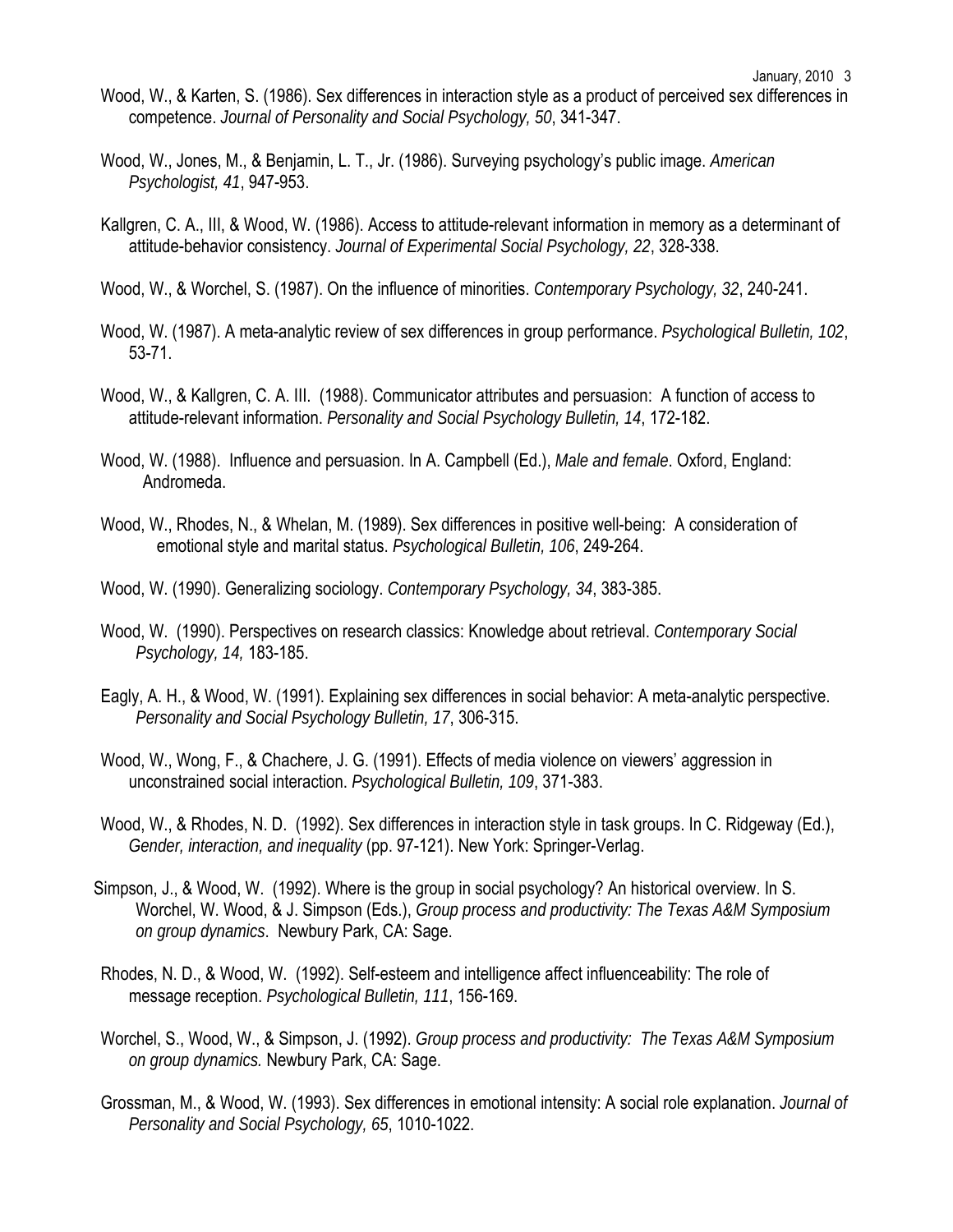- Eagly, A. H., & Wood, W. (1994). Using research syntheses to plan future research. In H. Cooper & L. Hedges (Eds.), *Handbook of research synthesis* (pp. 485-500). New York: Russell Sage.
- Wood, W., & Stagner, B. H. (1994). Are some people easier to influence than others? In T. Brock and S. Shavitt (Eds.), *Psychology of persuasion* (pp. 149-174). Boston: Allyn & Bacon.
- Wood, W., Lundgren, S., Ouellette, J., Busceme, S., & Blackstone, T. (1994). Minority influence: A metaanalytic review of social influence processes. *Psychological Bulletin, 115,* 323-345.
- Wood, W., Rhodes, N. D., & Biek, M. (1995). Working knowledge and attitude strength: An informationprocessing analysis. In R. Petty & J. Krosnick (Eds.), *Attitude strength: Antecedents and consequences* (pp. 283-313). Hillsdale, NJ: Erlbaum.
- Chaiken, S., Wood, W., & Eagly, A. H. (1996). Principles of persuasion. In E. T. Higgins & A. Kruglanski (Eds.), *Social psychology: Handbook of basic mechanisms and processes* (pp. 702-742). Hillsdale, NJ: Erlbaum.
- Biek, M., Wood, W., & Chaiken, S. (1996). Knowledge, affect, and bias: Objective and motivated processing of persuasive messages. *Personality and Social Psychology Bulletin, 22,* 547-556.
- Shackelford, S., Wood, W., & Worchel, S. (1996). Behavioral styles and the influence of women in mixed-sex groups. *Social Psychology Quarterly, 59,* 284-293.
- Wood, W., Pool, G., Leck, K., & Purvis, D. (1996). Self-definition, defensive processing, and influence: The normative impact of majority and minority groups. *Journal of Personality and Social Psychology, 71,* 1181- 1193.

Reprinted in:

A. Pines & C. Maslach (Eds.) (2002). *Experiencing social psychology: Readings and projects* (4<sup>th</sup> ed.). Boston: McGraw-Hill.

- Wood, W., Christensen, P. N., Hebl, M. R., & Rothgerber, H. (1997). Sex-typed norms, affect, and the self. *Journal of Personality and Social Psychology, 73,* 523-535.
- Prislin, R., Wood, W., & Pool, G. (1998). Structural consistency and the deduction of specific from general attitudes. *Journal of Experimental Social Psychology, 34*, 66-89.
- Ouellette, J., & Wood, W. (1998). Habit and intention in everyday life: The multiple processes by which past behavior predicts future behavior. *Psychological Bulletin, 124*, 54-74.
- Pool, G. J., Wood, W., & Leck, K. (1998). The self-esteem motive in social influence: Agreeing with valued majorities and disagreeing with derogated minorities. *Journal of Personality and Social Psychology, 75*, 967-975.
- Wood, W. (1999). Motives and modes of processing in the social influence of groups. In S. Chaiken & Y. Trope (Eds.), *Dual process theories in social psychology* (pp. 547-570). New York: Guilford Press.
- Eagly, A. H., & Wood, W. (1999). The origins of aggression sex differences: Evolved dispositions versus social roles. *Behavioral and Brain Sciences, 2,* 223-224.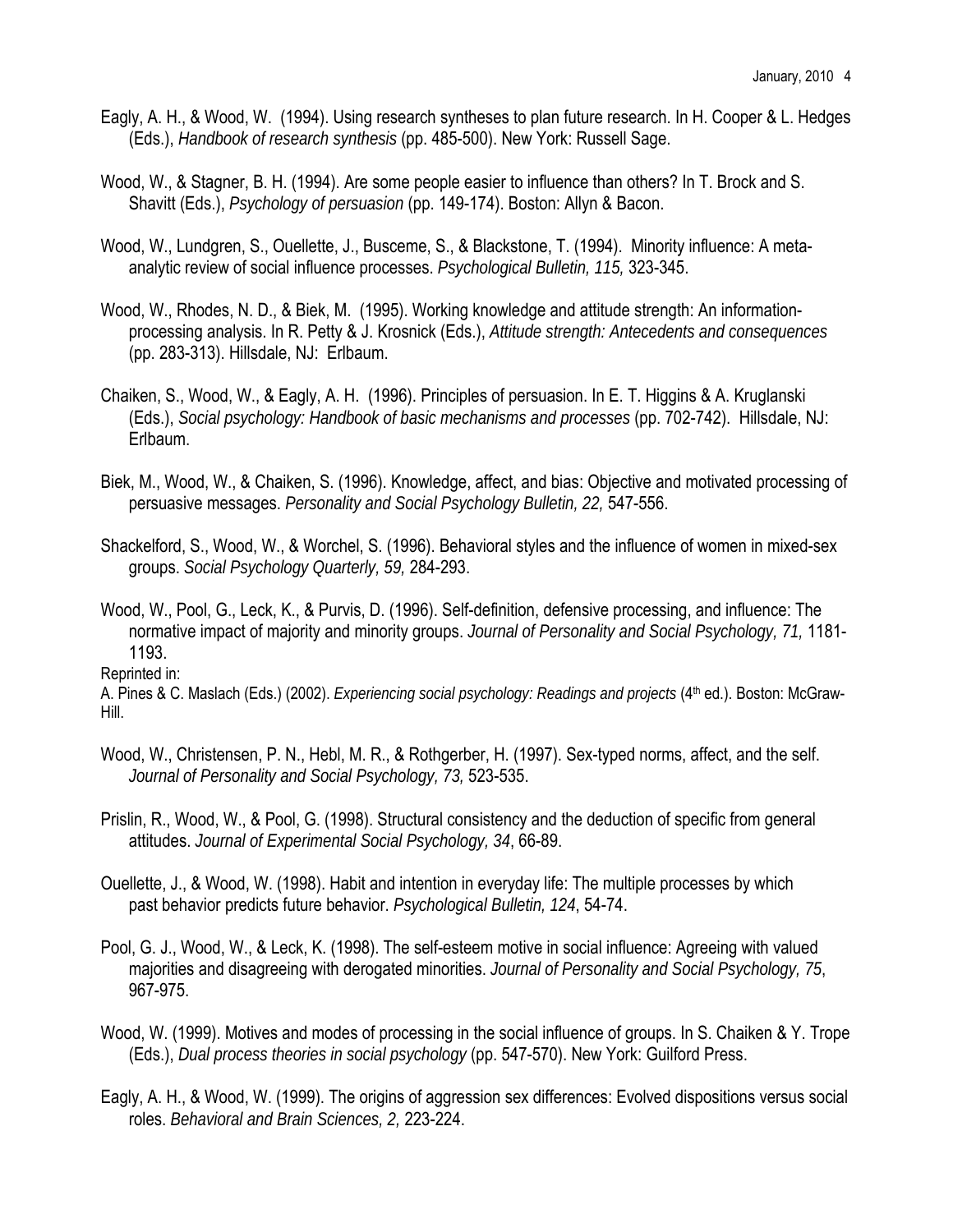Eagly, A. H., & Wood, W. (1999). The origins of human sex differences: Evolved dispositions versus social roles. *American Psychologist, 54,* 408-423. Reprinted in:

Jubilan, B. M. (Ed.) (2000). *Annual Editions: Biopsychology 00/01.* New York: Dushkin.

Travis, C. (Ed.) (2003). *Evolution, gender, and rape*. Cambridge, MA: MIT Press.

- Alexander, M. G., & Wood, W. (2000). Men, women, and the role of positive emotions in social interaction. In A. H. Fischer (Ed.), *Gender and emotion* (pp. 189-210). Cambridge: Cambridge University Press.
- Wood, W. (2000). Attitude change: Persuasion and social influence. *Annual Review of Psychology, 51,* 539- 570.
- Wood, W., & Eagly, A. H. (2000). A call to recognize the breadth of evolutionary perspectives: Sociocultural theories and evolutionary psychology. *Psychological Inquiry, 11*, 52-55.
- Eagly, A. H., Wood, W., & Diekman, A. (2000). Social role theory of sex differences and similarities: A current appraisal. In T. Eckes & H. M. Trautner (Eds.), *The developmental social psychology of gender* (pp. 123- 174). Mahwah, NJ: Erlbaum.
- Wood, W., & Eagly, A. H. (2000). Once again: The origin of sex differences. *American Psychologist, 55,* 1062- 1063.
- Boldry, J., Wood, W., & Kashy, D. (2001). Sex stereotypes and the evaluation of men and women in military training. *Journal of Social Issues, 57,* 689-706.

Wood, W., & Eagly, A. H. (2002). A cross-cultural analysis of the behavior of women and men: Implications for the origin of sex differences. *Psychological Bulletin, 128,* 699-727*.*  Reprinted in

- Cai, D. (Ed.). (2010). *Intercultural communication: Benchmarks in communication*. Thousand Oaks, CA: Sage.
- Orina, M., Wood, W., & Simpson, J. A. (2002). Styles of influence in close relationships*. Journal of Experimental Social Psychology, 38*, 459-472.
- Wood, W., Quinn, J. M., & Kashy, D. (2002). Habits in everyday life: Thought, emotion, and action. *Journal of Personality and Social Psychology, 83, 1281-1297.*
- Wood, W., & Quinn, J. M. (2003). Forewarned and forearmed? Two meta-analytic syntheses of forewarnings of influence appeals. *Psychological Bulletin, 129, 119-138.*
- Wood, W., & Christensen, P. N. (2003). Quantitative research synthesis across studies, paradigms, and time. In C. Sansone, C. C. Morf, & A. T. Panter (Eds.), *Handbook of methods in social psychology* (pp. 335- 356). Thousand Oakes, CA: Sage.
- Quinn, J. M., & Wood, W. (2004). Forewarnings of influence appeals: Inducing resistance and acceptance. In E. S. Knowles and J. A. Linn (Eds.), *Persuasion and resistance* (pp. 193-214)*.* Mahwah, NJ: Erlbaum.
- Eagly, A. H., Wood, W., & Johannnesen-Schmidt, M. C. (2004). The social role theory of sex differences and similarities: Implications for partner preference. In A. H. Eagly, A. Beall, & R. J. Sternberg (Eds.), *Psychology of gender* (2nd ed, pp. 269-295). New York: Guilford.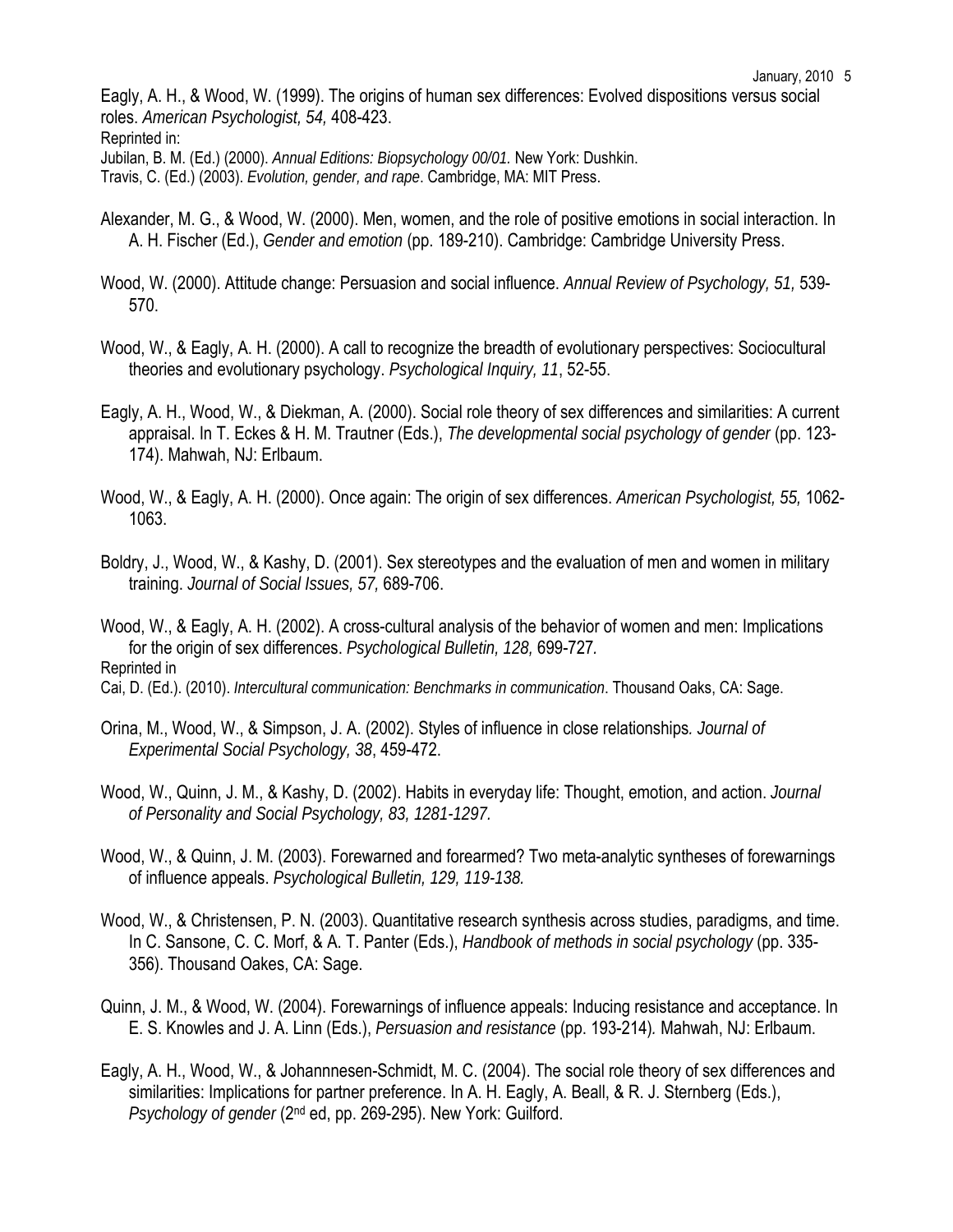- Wood, W., & Quinn, J. M. (2004). Habits and the structure of motivation in everyday life. In J. Forgas, K. Williams, & B. VonHippel (Eds.), *The 6th annual Sydney Symposium on Social Psychology.*
- Christensen, P. N., Rothgerber, H., Wood, W., & Matz, D. C. (2004). Social norms and the self: A motivational model of normative impact*. Personality and Social Psychology Bulletin, 30*, 1295-1309.
- Matz, D., & Wood, W. (2005). Cognitive dissonance in groups: The consequences of disagreement. *Journal of Personality and Social Psychology: Attitudes and Social Cognition, 88,* 22-37.
- Wood, W., Tam, L., & Guerrero Witt, M. (2005). Changing circumstances, disrupting habits. *Journal of Personality and Social Psychology: Attitudes and Social Cognition, 88,* 918-933.
- Prislin, R., & Wood, W. (2005). Social influence: The role of social consensus in attitudes and attitude change. In D. Albaraccin, B. T. Johnson, & M. P. Zanna (Eds.), *Handbook of attitudes and attitude change* (pp. 671-706). Hillsdale, NJ: Erlbaum.
- Eagly, A. H., & Wood, W. (2005). Universal sex differences across patriarchal cultures ≠ evolved psychological dispositions. *Behavioral and Brain Sciences, 28*, 281-283.
- Verplanken, B., & Wood, W. (2006). Changing and breaking consumer habits. *Journal of Public Policy and Marketing, 25,* 90-103.
- Lynch, J. G., & Wood, W. (2006). Special issue editors' statement: Helping consumers help themselves *Journal of Public Policy and Marketing*, *25,* 1-7.
- Neal, D. T., Wood, W., & Quinn, J. M. (2006). Habits: A repeat performance. *Current Directions in Psychological Science, 15,* 198-202*.*
- Eagly, A. H., & Wood, W. (2006). Three ways that data can misinform: Inappropriate partialling, small samples, and anyway, they're not playing our song. *Psychological Inquiry*, *17,* 131-137.
- Christensen, P. N., & Wood, W. (2006). Effects of media violence on viewers' aggression in unconstrained social interaction. In R. Preiss, B. M. Gayle, N. Burrell, M. Allen, & J. Bryant (Eds.), *Mass media research: Advances through meta-analysis (*pp.145-168). Mahwah, NJ: Erlbaum.
- Wood, W., & Eagly, A. H. (2007). Social structural origins of sex differences in human mating. In S. Gangestad & J. A. Simpson (Eds.), *The evolution of mind: Fundamental questions and controversies* (383-390). New York: Guilford.
- Wood, W., & Neal, D. T. (2007). A new look at habits and the habit-goal interface. *Psychological Review*, *114*, 843-863.
- Ji Song, M., & Wood, W. (2007). Habitual purchase and consumption: Not always what you intend. *Journal of Consumer Psychology*, *17,* 261-276.
- Neal, D. T., & Wood, W. (2007). Linking addictions to everyday habits and plans. *Behavioral & Brain Sciences*, *31,* 455-456.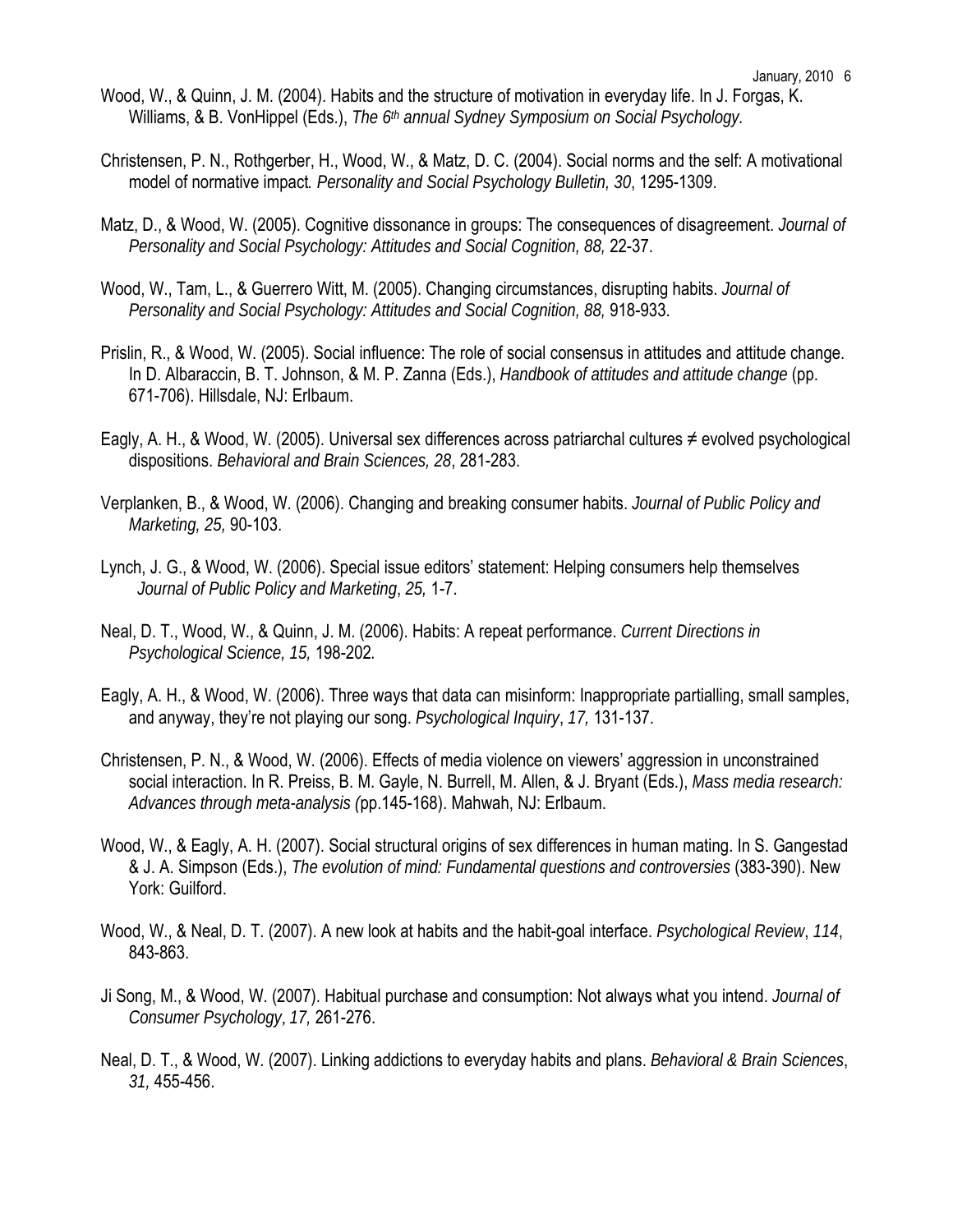- Matz, D. C., Hofstedt, P. M., & Wood, W. (2008). Extraversion as a moderator of the cognitive dissonance associated with disagreement. *Personality and Individual Differences*, *45,* 401-405.
- Neal, D. T., & Wood, W. (2009). Automaticity *in situ*: Direct context cuing of habits in daily life. In E. Morsella, J. A. Bargh, & P. M. Gollwitzer (Eds.), *Oxford handbook of human action* (p. 442-457)*.* New York: Oxford University Press.
- Wood, W., & Eagly, A. H. (2009). Testing theories and conducting research from meta-analytic syntheses. In H. Cooper, L. Hedges, & J. Valentine (Eds.), *Handbook of research synthesis and meta-analysis* (2nd ed, pp. 455-472). New York: Russell Sage.
- Wood, W. & Eagly, A. H. (2009). Gender identity. In M. Leary & R. Hoyle (Eds.), *Handbook of individual differences in social behavior* (pp. 109-128)*.* New York: Guilford.
- Tam, L., Ji, M., & Wood, W. (2009). Brand loyalty is not habitual. In D. MacInnis, C. W. Park, & J. Priester (Eds.), *Handbook of brand relationships*. M. E. Sharpe, Inc.
- Rothman, A. J., Sheeran, P., & Wood, W. (2009). Reflective and automatic processes in the initiation and maintenance of food choices. *Annals of Behavioral Medicine, 28 (Suppl),* 4-17.

Wood, W., & Neal, D. T. (2009). The habitual consumer. *Journal of Consumer Psychology*, *19,* 579-592.

- Hall, D., Matz, D. C., & Wood, W. (2010). Why don't we practice what we preach? A meta-analysis of religious racism. *Personality and Social Psychology Review, 14,* 126-139.
- Wood, W., & Eagly, A. H. (2010). Gender. In S. Fiske, D. T. Gilbert, & G. Lindzey (Eds.), *Handbook of social psychology (*Vol. 1, 5th ed., pp. 629-667)*.* New York: John Wiley.
- Quinn, J. M., Pascoe, A. M., Wood, W., & Neal, D. T. (2010). Can't help yourself? Monitor those bad habits. *Personality and Social Psychology Bulletin*.
- Eagly, A. H., & Wood, W. (in press). Social role theory. In P. Van Lange, A. Kruglanski, & E. T. Higgins (Eds.), *Handbook of theories in social psychology.* London: Sage
- Richman, L., Van Dellen, M., & Wood, W. (in press). How women cope: Being a numerical minority in a maledominated profession. *Journal of Social Issues.*

Guerrero Witt, M., & Wood, W. (in press). The self-regulation of gender. *Sex Roles.* 

- Leander, N. P., Chartrand, T. L., & Wood, W. (in press). Mind your mannerisms: Eliciting stereotype conformity through behavioral mimicry. *Journal of Experimental Social Psychology*.
- Wood, W., & Ridgeway, C. L. (in press). An interdisciplinary approach to gender. *Social Psychology Quarterly*.

# **B. Manuscripts**

Aldrich, J. H., Montgomery, J., & Wood, W. (under review). Repeated turnout as a habit.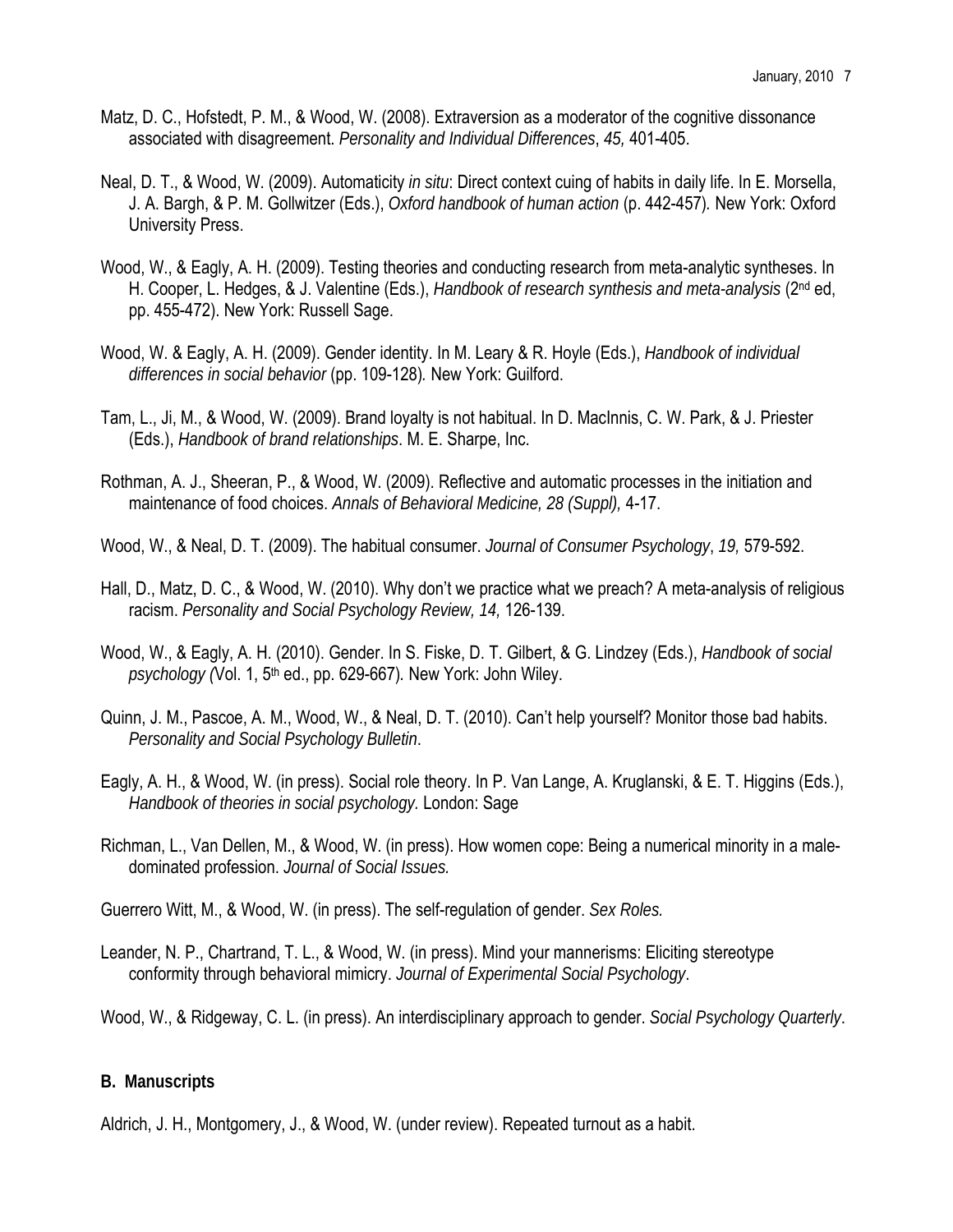Neal, D. T., Pascoe, A. T., & Wood, W. (under review). Effects of goal enhancement on habit based responding.

Neal, D. T., Wood, W.,& Wu, M. (under review). Habitual eating: Places trump preferences.

Pascoe, A. M., Neal, D. T., Toner, K., & Wood, W. (under review). Habits as external self-regulation.

Carten, D. M., Larrick, R., & Wood, W. (in progress). Misperceptions of Influence: Why others influence us when we neither think they do nor want them to.

## **VII. Recent Presentations**

## **A. Recent Colloquia and Invited Addresses**

| May, 1996         | Invited speaker at the Adversity Conference, University of Massachusetts, Amherst. Title:<br>Self and group identity. |
|-------------------|-----------------------------------------------------------------------------------------------------------------------|
| April, 1997       | Colloquium at Tulane University. Title: Sex-typed norms, affect, and the self                                         |
| November, 1997    | Colloquium at University of Texas-Arlington. Title: Norms, affect, and the self.                                      |
| February, 1998    | Colloquium at Southern Methodist University. Title: Group identity, influence, and self-                              |
|                   | esteem                                                                                                                |
| April, 1998       | Invited speaker at the annual meeting of the Midwestern Psychological Association,<br>Chicago                         |
| September, 1998   | Colloquium at Case Western Reserve University. Title: Group identity, self identity, and                              |
|                   | social influence.                                                                                                     |
| October, 1998     | Invited speaker at the Amsterdam Conference on Minority Influence, sponsored by the                                   |
|                   | European Association for Social Psychology. Title: Group and personal identity in social<br>influence                 |
| January, 1999     | Invited speaker at the annual meeting of the Social Psychologists in Texas, Austin. Title:                            |
|                   | Group identity and social influence                                                                                   |
| April, 1999       | Colloquium at the University of Michigan. Title: Group identity, self identity, and social                            |
|                   | influence                                                                                                             |
| June, 1999        | Invited speaker at the annual meeting of the American Psychological Society, Denver.                                  |
|                   | Title: Techniques of Meta-analysis                                                                                    |
| June, 2000        | Invited symposium at the annual meeting of the American Psychological Society, Miami.                                 |
|                   | Title: Origins of Sex Differences                                                                                     |
| <b>July, 2000</b> | Presentation at the European Association of Experimental Social Psychology Meeting on                                 |
|                   | the Psychology of Attitudes, Wales. Title: Group identity and social influence                                        |
| October, 2000     | Colloquium at Stanford University Business School. Title: Habits and the Prediction of                                |
|                   | Behavior in Everyday Life                                                                                             |
| November, 2000    | Invited speaker, University of Texas-Austin. Title: Habits and the Prediction of Behavior in                          |
|                   | Everyday Life                                                                                                         |
| January, 2001     | Invited speaker at the annual meeting of the Social Psychologists in Texas, Ft. Worth.                                |
|                   | Title: A Cross-Cultural Analysis of the Behavior of Women and Men                                                     |
| February, 2001    | Invited speaker at the meeting, Experience-Based Decision Making, Heidelberg,                                         |
|                   | Germany. Title: Habits in Everyday Life                                                                               |
| March, 2001       | University Colloquium at Northern Illinois University. Title: A Cross-Cultural Analysis of the                        |
|                   | Behavior of Women and Men                                                                                             |
| April, 2001       | Presentation at the European Association of Experimental Social Psychology Meeting on                                 |
|                   | Gender, Graz, Austria. Title: A Cross-Cultural Analysis of the Behavior of Women and                                  |
|                   | Men                                                                                                                   |
| August, 2001      | Central symposium, Biannual Meeting of the Interamerican Society of Psychology,                                       |
|                   | Santiago, Chile. Title: A Cross-Cultural Analysis of the Behavior of Women and Men                                    |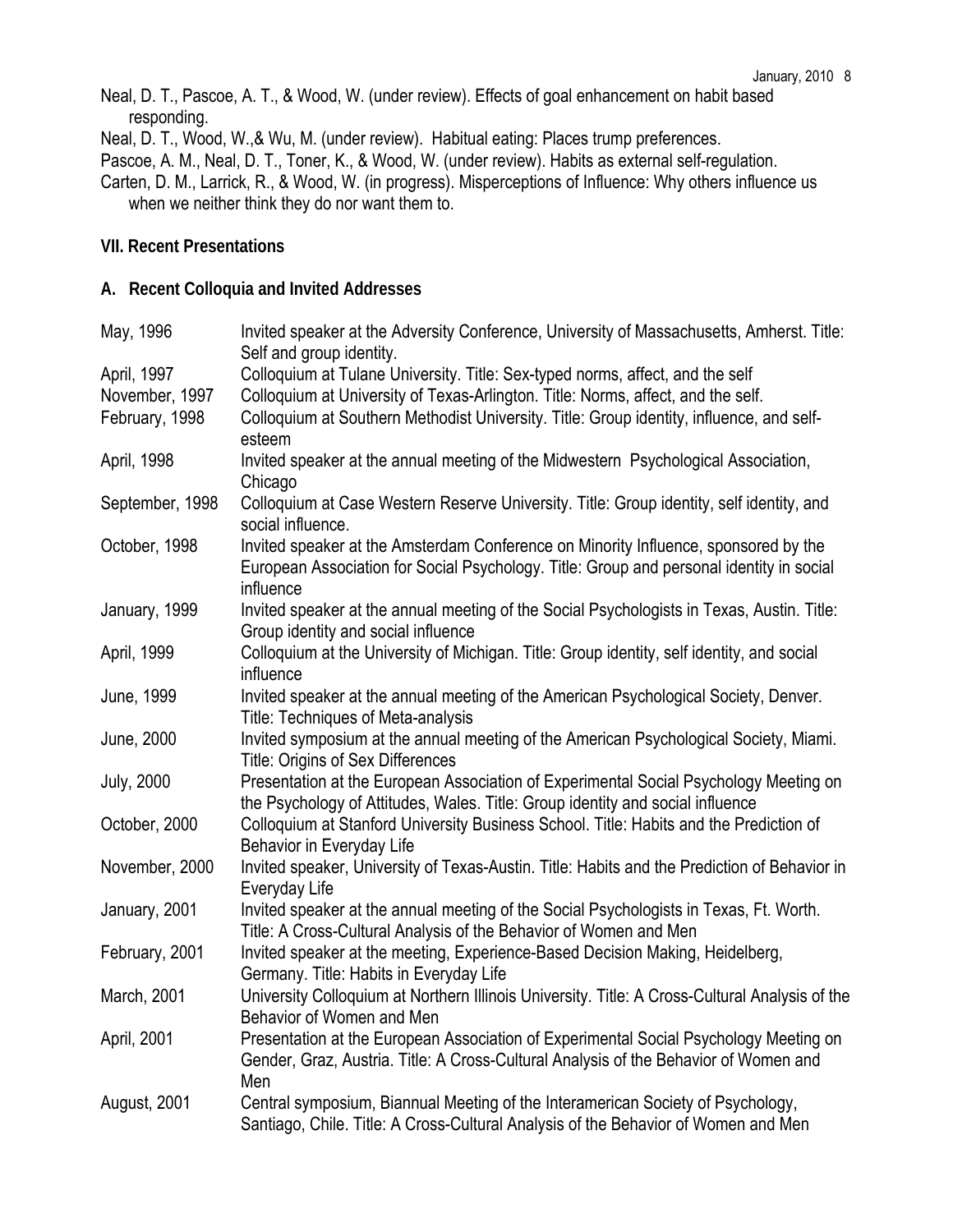| October, 2001   | Invited speaker, Groups Preconference, the annual meeting of the Society for<br>Experimental Social Psychology, Spokane, WA. Title: A Groupy Perspective on Attitudes:                                                                  |
|-----------------|-----------------------------------------------------------------------------------------------------------------------------------------------------------------------------------------------------------------------------------------|
|                 | The Study of Social Influence                                                                                                                                                                                                           |
| January, 2002   | Invited speaker, Attitudes Preconference, the annual meeting of the Society for                                                                                                                                                         |
|                 | Personality and Social Psychology, Savannah, GA. Title: Habits in Everyday Life                                                                                                                                                         |
| April, 2002     | Invited speaker, conference on Resistance in Influence. University of Arkansas. Title:                                                                                                                                                  |
|                 | Forewarning and Resistance                                                                                                                                                                                                              |
| May, 2002       | Colloquium at Northwestern University. Title: Habits in Everyday Life                                                                                                                                                                   |
| March, 2003     | Presentation at Sydney Symposium on Social Psychology. Title: Habits: Acting Without<br>Thinking                                                                                                                                        |
| April, 2003     | Colloquium at Ohio State University. Title: Habits: Acting Without Thinking                                                                                                                                                             |
| November, 2003  | Invited speaker at the National Cancer Institute Workshop, Integrating Message Effects<br>and Behavior Change Theories in the Prevention, Treatment, and Cure of Cancer,<br>Philadelphia. Title: Habits: Limitations on Message Effects |
|                 |                                                                                                                                                                                                                                         |
| February, 2004  | Colloquium at University of Houston, Marketing Dept. Title: Habits and Intentions as                                                                                                                                                    |
|                 | Guides to Action                                                                                                                                                                                                                        |
| March, 2004     | Colloquium at University of North Carolina. Title: Habits and Repetition in Everyday Life                                                                                                                                               |
| September, 2004 | Keynote Speaker, 100 <sup>th</sup> anniversary of the German Psychological Association,                                                                                                                                                 |
|                 | Goettingen, Germany. Title: Habits and the Power of Repetition in Daily Life.                                                                                                                                                           |
| November, 2004  | Keynote Speaker, annual conference of Society for Southeastern Social Psychologists.                                                                                                                                                    |
|                 | Clemson University. Title: Habits and the Power of Repetition                                                                                                                                                                           |
| February, 2005  | Presentation at University of Virginia. Title: Habits and the Power of Repetition                                                                                                                                                       |
| February, 2006  | Keynote Speaker, Gender Conference, Radford University. Title: Snips and Snailsand                                                                                                                                                      |
|                 | all Things Nice: Evolutionary Origins of Gender                                                                                                                                                                                         |
| March, 2006     | Keynote Speaker, Gender Development Conference, University of Santa Cruz. Title:                                                                                                                                                        |
|                 | Evolutionary Origins of Gender Differences and Similarities                                                                                                                                                                             |
| January, 2007   | Invited Speaker, Evolutionary Psychology Preconference, Society for Personality and                                                                                                                                                     |
|                 | Social Psychology                                                                                                                                                                                                                       |
| March, 2007     | Hovland Memorial Lecture, Yale University. Title: Origins of Human Sex Differences and                                                                                                                                                  |
|                 | Similarities                                                                                                                                                                                                                            |
| September, 2007 | Radcliffe Fellow Lecture, Harvard University. Title: Origins of Human Sex Differences and                                                                                                                                               |
|                 | <b>Similarities</b>                                                                                                                                                                                                                     |
| November, 2007  | Colloquium, Marketing Department, University of Southern California. Title: Habit Stability<br>and Change                                                                                                                               |
| December, 2007  | Colloquium, Psychology Department, California State University, San Diego. Title: Habit<br><b>Stability and Change</b>                                                                                                                  |
| March, 2008     | Colloquium, Psychology Department, University of Connecticut, Storrs. Title: Habits as<br>Self-Regulation                                                                                                                               |
| March, 2008     | Invited speaker, NIH Conference on Decision Making in Eating Behavior, Bethesda, MD.<br><b>Title: Habitual Eating</b>                                                                                                                   |
| May, 2008       | Invited speaker, Interdisciplinary Habits Conference, University of London School of                                                                                                                                                    |
|                 | Epidemiology, London, UK. Title: Habit Performance and Change                                                                                                                                                                           |
| September, 2008 | Invited speaker, Psychology Department, Yale University, New Haven. Title: Habits as                                                                                                                                                    |
|                 | Self-Regulation                                                                                                                                                                                                                         |
| February, 2009  | Keynote Speaker, Self Preconference, Society for Personality and Social Psychology,                                                                                                                                                     |
|                 | Tampa, FL Title: Habits as Self-Regulation                                                                                                                                                                                              |
| April, 2009     | Colloquium, Graduate School of Business, University of Chicago, Chicago, IL. Title: Habits                                                                                                                                              |
|                 | as Self-Regulation                                                                                                                                                                                                                      |
| August, 2009    | Invited Address at annual meeting of the American Psychological Association, Toronto.                                                                                                                                                   |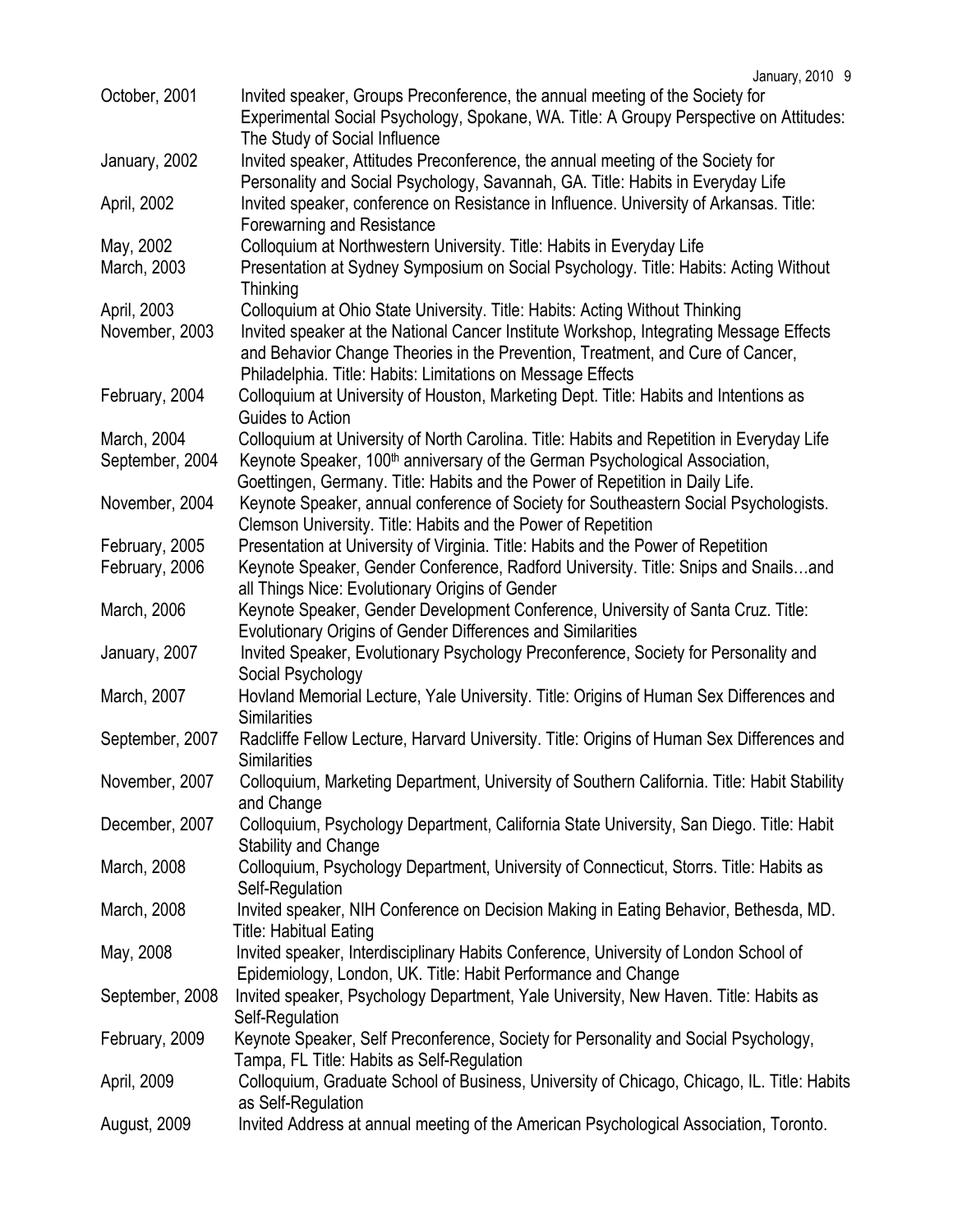| September, 2009             | Title: Habits of Everyday Life<br>Keynote speaker at the meeting of the British Psychological Society, Sheffield, England. |
|-----------------------------|----------------------------------------------------------------------------------------------------------------------------|
|                             | Title: Habits as Self-Regulation                                                                                           |
| November, 2009              | Invited speaker at the Bridging Social Psychologies Conference, Chicago. Title:                                            |
|                             | Explaining gender differences and similarities                                                                             |
| December, 2009              | Invited speaker, Department of Psychology, Claremont University. Title: Habits as Self-                                    |
|                             | Regulation                                                                                                                 |
| January, 2010<br>Regulation | Colloquium speaker, BDM, University of California-Los Angeles. Title: Habits as Self-                                      |
|                             |                                                                                                                            |

# B. **Papers Presented at Recent Professional Meetings**

- Wood, W. (2002, October). Discussant in symposium, Group-based perspectives on normative behavior. The annual meeting of Society for Experimental Social Psychology, Columbus, Ohio.
- Wood, W. (2003, January). Sex differences across cultures: What do they tell us about the origins of sex differences? Paper presented at the Social Psychology Winter Conference, Park City, Utah.
- Matz, D., & Wood, W. (2003, February). Cognitive dissonance in groups. Poster presented at the annual meeting of the Society for Personality and Social Psychology, Los Angeles.
- Wood, W. (2003, February). Discussant in symposium, New directions in attitude research. Annual meeting of the Society for Personality and Social Psychology, Los Angeles.
- Guerrero-Witt, M., Wood, W., & Tam, L. (2003, June). Changing circumstances, changing habits. Poster presented at the annual meeting of the American Psychological Society, Atlanta.
- Matz, D., & Wood, W. (2004, February). Arousal and group disagreement. Poster presented at the annual meeting of the Society for Personality and Social Psychology, Austin.
- Quinn, J. M., & Wood, W. (2004, February). Individual differences in habit performance. Poster presented at the annual meeting of the Society for Personality and Social Psychology, Austin.
- Guerrero-Witt, M., & Wood, W. (2004, February). Self-regulation and sex-typed self-concept. Poster presented at the annual meeting of the Society for Personality and Social Psychology, Austin.
- Wood, W., & Quinn, J. M. (2004, June). Habit change by accident and by design. Paper presented at the biannual meeting of the European Association for Experimental Social Psychology, Wurzburg, Germany.
- Guerrero-Witt, M., Wood, W., & Tam, L. (2005, January). Habits and change in circumstances. Poster presented at the annual conference of the Society for Personality and Social Psychology, New Orleans.
- Quinn, J. M., & Wood, W. (2005, January). Everyday habit change. Poster presented at the annual conference of the Society for Personality and Social Psychology, New Orleans.
- Neal, D., & Wood, W. (2005, January). Habitual immunity and goal-pursuit: On the intersection of self-control and automaticity. Poster presentation at the Society for Personality and Social Psychology, New Orleans.
- Wood, W., & Verplanken, B. (2005, June). Breaking and creating consumer habits. Paper presented at JPP&M conference, Helping Consumers Help Themselves, Duke University.
- Neal, D., & Wood, W. (2005, September). A portrait of the psychological control of habits. International Society for New Institutional Economics annual conference, Barcelona.
- Guerrero Witt, M., & Wood, W. (2006, June). Self-regulation of gendered behavior in everyday life. Poster presented at the biennial conference of the Society for the Psychological Study of Social Issues, Long Beach, CA.
- Neal, D. T., & Wood, W. (2007, January). Habits and the immunization of self-regulation in daily life. Paper presented at the annual meeting of the Society for Personality and Social Psychology, Memphis, TN.
- Pascoe, A. T., & Wood, W. (2007, January). Does ego-depletion exist? Poster presented at the annual meeting of the Society for Personality and Social Psychology, Memphis, TN.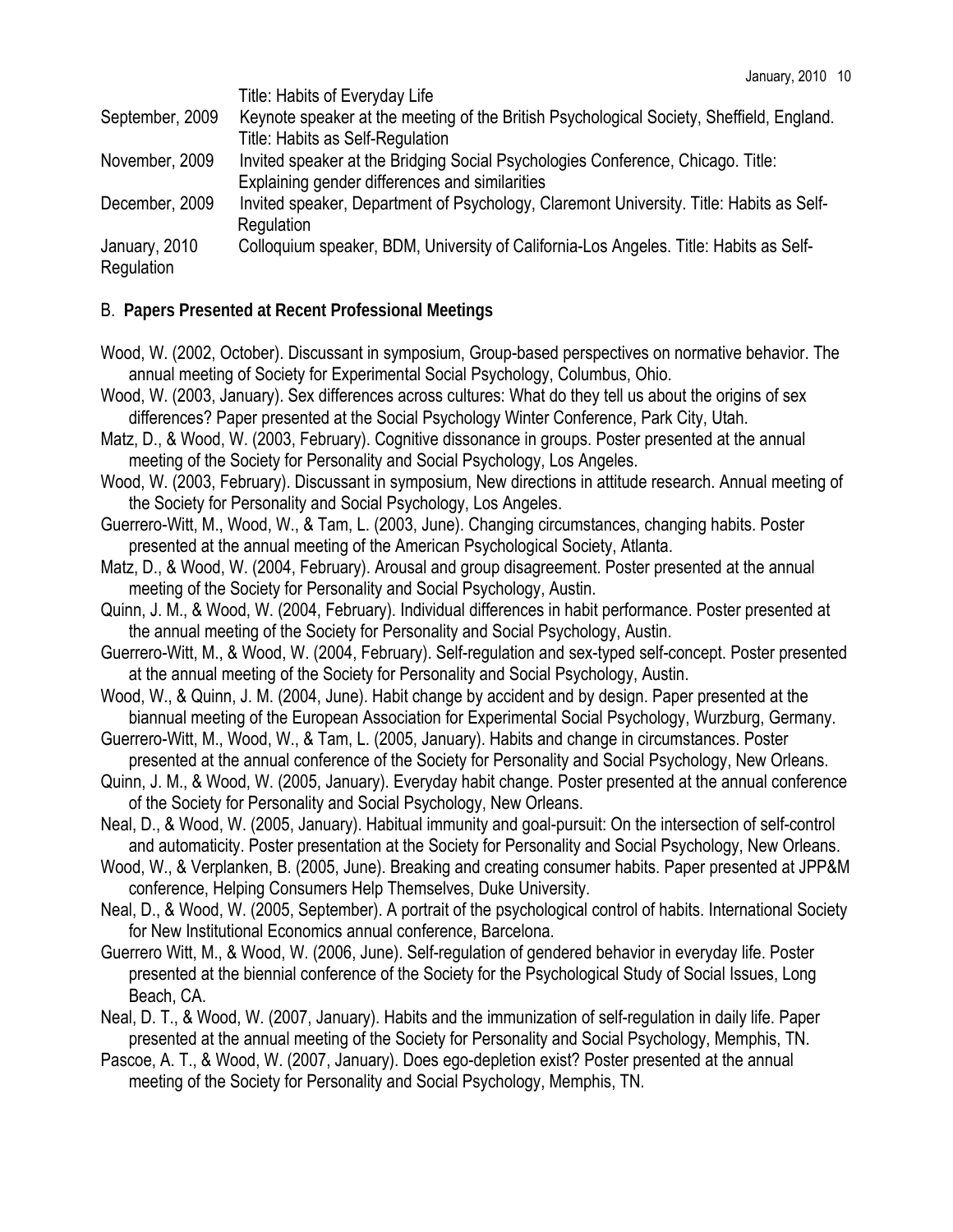- Neal, D. T., Wood, W., & Ji, M. F. (2007, June). Basic processes of habitual control and their implications for consumer behavior and brand loyalty. Paper presented at the annual conference of the Advertising and Consumer Psychology Conference, Santa Monica, CA.
- Pascoe, A. T., & Wood, W. (2007, August). Habits and organizational routines. Paper presented at the annual meeting of the Academy of Management, Philadelphia, PA.
- Neal, D. T., & Wood, W. (2007, October). Triggers of real-world habits: Implications for consumer behavior. Paper presented at the annual meeting of the Association for Consumer Research, Memphis, TN.
- Neal, D. T., Pascoe, A., & Wood, W. (2008, January). Effortless perfection: The paradoxical effects of explicit and implicit goal priming on habitual responding. Paper presented at the Society for Personality and Social Psychology, Albuquerque, NM.
- Pascoe, A. T., Neal, D. T., & Wood, W. (2008, June). Changing everyday habits. Paper presented at the annual meeting of the Association for Psychological Science, Chicago, IL.
- Wood, W., Neal, D. T., & Pascoe, A. T. (2008, July). A new look at habits. Paper presented at the International Congress for Psychology meeting, Berlin, Germany.
- Neal, D. T., Pascoe, A. T., & Wood, W. (2008, August). Health habits. Paper presented at the annual meeting of the American Psychological Association, Chicago, IL.
- LaBrecque, J., Neal, D. T., & Wood, W. (2010, January). How do people detect when habits have gone wrong? Poster to be presented at the annual meeting of the Society for Personality and Social Psychology, Las Vegas.

#### **VIII. Teaching Interests**

| Social psychology              | Research synthesis                                         |
|--------------------------------|------------------------------------------------------------|
| Psychology of gender           | Research techniques in social psychology/consumer behavior |
| Attitudes and social influence | Consumer behavior                                          |

#### **IX. Research Grants and Awards**

| 1981      | University of Wisconsin Summer Research Fellowship                                      |
|-----------|-----------------------------------------------------------------------------------------|
| 1982      | University of Wisconsin Summer Research Fellowship                                      |
| 1983      | <b>Texas A&amp;M University Proposal Incentive Award</b>                                |
| 1984      | Texas A&M University Summer Research Fellowship                                         |
| 1984-1985 | National Institute of Health Award, PI                                                  |
|           | Title: Sex Differences in Group Interaction and Group Performance, \$33,400             |
| 1986-1988 | Rockefeller Foundation Award, PI, Title: Sex Differences in Group Performance, \$46,500 |
| 1987      | <b>Texas A&amp;M University Summer Research Fellowship</b>                              |
| 1988      | <b>Texas A&amp;M University Faculty Research Leave</b>                                  |
| 1989      | <b>Texas A&amp;M University Summer Research Fellowship</b>                              |
| 1991      | Texas A&M University Undergraduate Honors Program Teacher/Scholar Award                 |
| 1992-1994 | National Institute of Health Award                                                      |
|           | Role: PI                                                                                |
|           | Title: Processes of Minority Influence \$48,000                                         |
| 1994      | <b>Texas A&amp;M University Faculty Research Leave</b>                                  |
| 1994      | Texas A&M University Program to Enhance Scholarly and Creative Activities Award         |
| 1996-1999 | National Science Foundation Award, SBR-9514537                                          |
|           | Role: PI                                                                                |
|           | Title: A Self-Definitional Model of Minority and Majority Influence, \$213,500          |
|           | 1997: REU supplement in support of undergraduate education                              |
| 1999      | <b>Texas A&amp;M University Faculty Research Leave</b>                                  |
| 2000      | Texas A&M University Program to Enhance Scholarly and Creative Activities Award         |